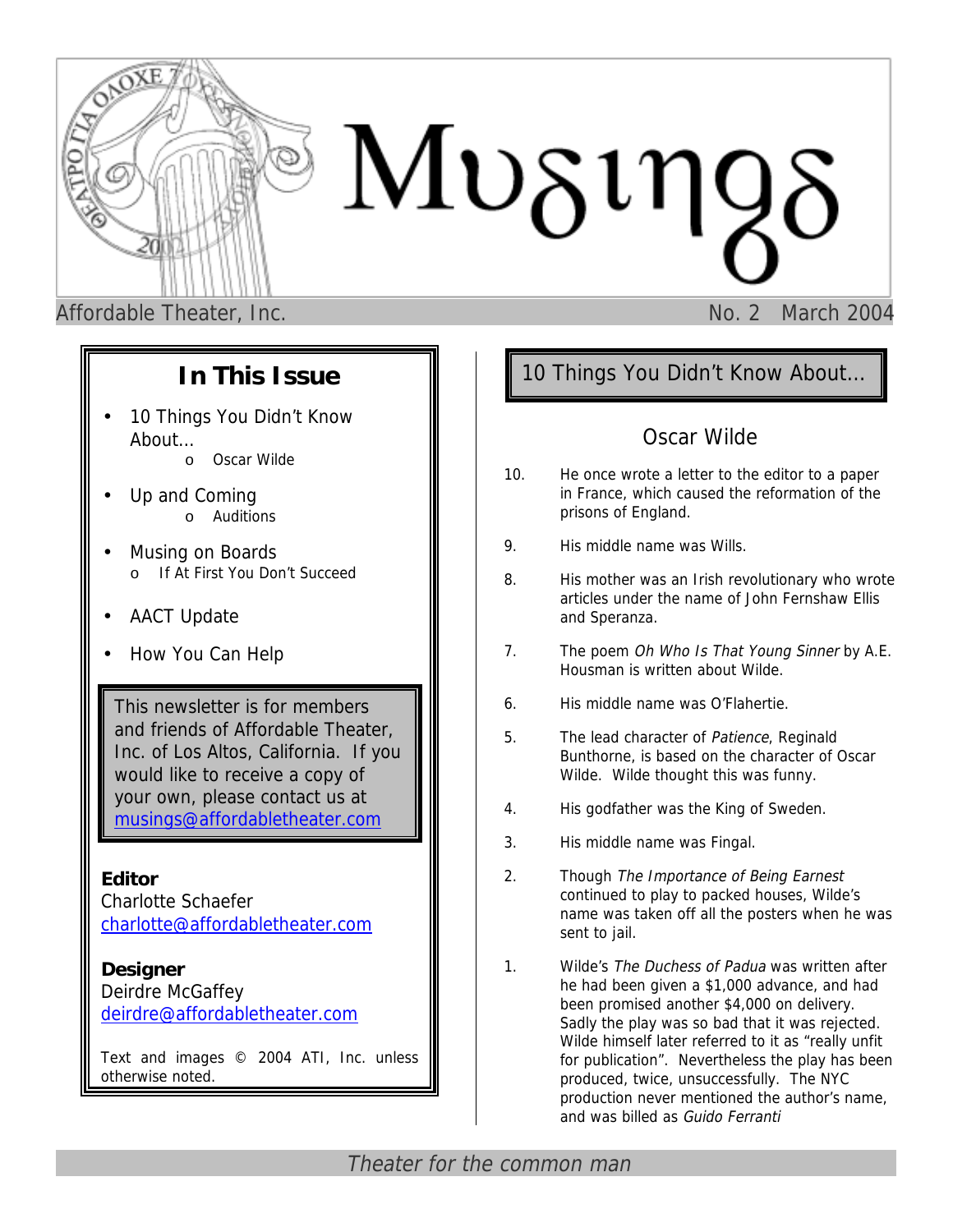#### **Auditions**

**Performance Date:**  Tuesday 8:30am-9:30am May 11, 2004 **Auditions:**  Tuesday/Wednesday/Thursday 6pm-9pm March 16, 17, and 18, 2004 **Rehearsals:**  Wednesdays/Thursdays 6pm-9pm March 25, 31; April 1, 7, 8, 14, 15, 21, 22, 28, 29; May 5, and 6, 2004

Auditions and Rehearsals will be held at Vallco Fashion Park; Suite 106 (lower level); 10123 N. Wolfe Road, Cupertino, CA.

The Play: The Moral of the Story Characters (in order of appearance):

Myth (Narrator) Legend (Narrator) Fable (Narrator) Rabbit Turtle Fox Stork Man Boy



Plot: Based on the fables of Aesop and Remus, this show uses familiar characters to teach familiar lessons. Children will follow the tortoise and the hare on their amazing race and will learn from the characters they meet along the way.

If you are interested in auditioning, please make an appointment via email a[t moral@affordabletheater.com](mailto:moral@affordabletheater.com) or by calling 650-949-1720. Appointments are ½ hour each, beginning at 6pm. Please plan on arriving at least 15 minutes early.

Bring an audition monologue (does not have to be memorized), and, if you have one, a copy of your theater resume.

For more information visit [www.affordabletheater.com/moral/](http://www.affordabletheater.com/moral/)

# Up and Coming **Music Communist Communist Communist Communist Communist Communist Communist Communist Communist Communist Communist Communist Communist Communist Communist Communist Communist Communist Communist Communist C**

#### **If At First You Don't Succeed**

by Twink Lynch

Recently, I received a plea for help from the President of a young group struggling for survival. Five years ago he and "a few remnant members of a recently defunct company" decided to start a theatre company in his town (population 90,000,county population 500,000 with lots of other theatre available). He says their productions are basically successful, but they "have no foundation for day to day operations." They have no annual budget and never manage to stay within individual show budgets. They started with a 5-person board, which is now down to three members. They have received their 501(c)(3) status from the IRS. He 's concerned that no one on the Board understands the value of fundraising, and no one has the connections they need to get to the people with the funds anyway. They had to cancel half their dinner theatre season last year because of lack of volunteers. The President basically runs the place except for directing shows. He's in charge of "production, marketing, fundraising, advertising, set construction and praying." At one point they tried to change the format of the operation, to forcibly involve volunteers who just like to act in other aspects of the program. He says, "We are seriously confused about what community theatre is and what a board of directors does." While he has considered giving up and walking away, he loves the theatre -but simply doesn't know how to go on from here. We used to say all it takes to do theatre is "two actors, four boards and a passion." If that 's all there is, developing an ongoing organization is going to be tough. We need passion, yes -but many more volunteers than two actors, and a much larger stage than four boards, if we really want to create a viable theatre company for the benefit of our community. Our struggling President needs to find additional resources (I'm sure he 's trying). His organization obviously has people to mount productions but no one – except himself --to handle business and administrative functions. His theatre 's long-term success will ultimately rest on his ability to recruit board and committee volunteers with the skills to handle royalty negotiations, develop budgets and budget controls, make deposits, pay the bills, keep accurate records, prepare financial reports, do publicity, handle reservations and ticket sales, write playbills and newsletters, and even clean the johns, if necessary. Not to mention people able and willing to do fundraising and offer legal and accounting assistance. And what about their audience? Is this theatre company filling a need in

Continued on page 3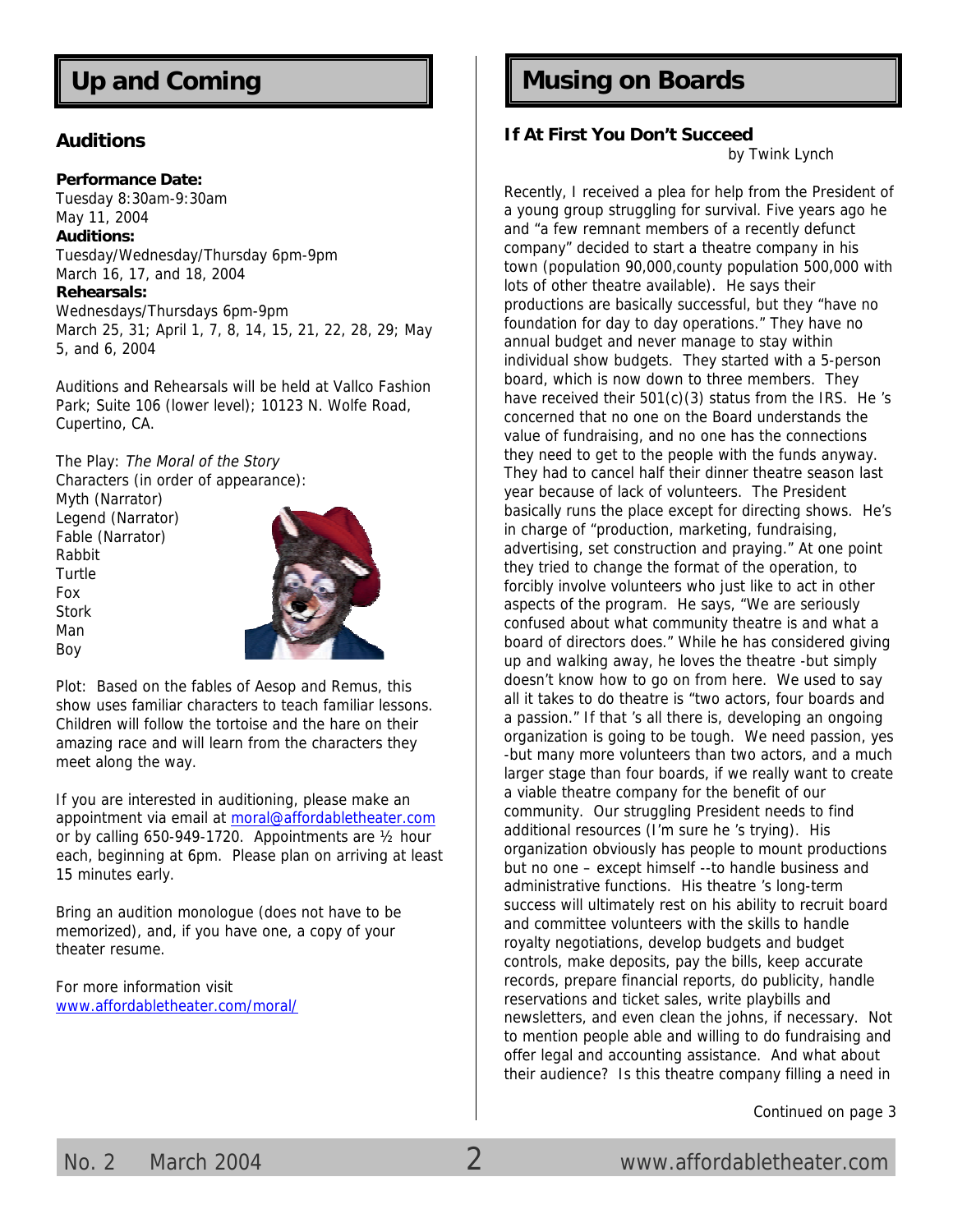### **If At First You Don't Succeed (cont)**

the community? Do they have a core group that will develop into a dependable, loyal following? What is their niche? Is there a marketing plan? The President has apparently been doing all of the fundraising and will need to continue to find donors like underwriters (coproducers), annual donors (contributing members), and granting organizations (state arts council, foundations). However, we know donors don't usually just send money out of the blue – they need to be asked – and he needs others to help him ask. A big resource needed is space (borrowed, rented or owned). This group has worked in a banquet room of a restaurant for their dinner theatre season and currently has access to a space in a big entertainment facility. But there 's more to theatre than those four boards we mentioned. Every group needs a space to build and store sets and equipment and an office-type space to answer inquiries, make show reservations, pay the bills, and keep the records and cash in a secure manner. Some groups also need additional space for rehearsals. Another resource needed is equipment (borrowed, rented or owned) – tools for building and painting sets, lighting equipment, sound equipment and hopefully access to a computer for generating and storing lists of potential audience members, vendors, and volunteers. The group will need phone service, an answering machine, and perhaps the use of a truck. Last but definitely not least; upfront cash is needed for those initial expenses like royalties, scripts and/or music scores, rent, set, costume and office materials, printing and postage, etc. It helps if this cash is a gift, not a loan. How in the world can a fledgling theatre access such resources if there isn't a core group from the very beginning of the enterprise dedicated to doing anything and everything necessary for the good of the whole? If such people aren't available (or only want to act), then I think it will be very hard to establish an ongoing theatre organization. I do not believe founding and operating a community theatre is a one-person job. Even with Mickey and Judy, the kids "got together" to put on a play. Once the President has recruited additional volunteers (especially for management tasks), I would strongly suggest the group follow the "Five Functions of Management" model: planning, organizing, "staffing" (with volunteers and/or paid personnel), supervising, and evaluating. Since their theatre already exists, they need to start with an assessment of where they are, what their strengths and weaknesses are, and build a plan to increase those strengths and minimize the weaknesses. Remember that planning is the keystone of good management. Every theatre group needs to write down their purpose, their mission, their goals and objectives, and their initial program (production, readers' theatre, workshops). They need to write down job descriptions for all jobs needing to be done. They need to organize the work into do-able

pieces – that 's what committees, task forces, and crews are for. They need a clear "chain of command" (usually done as an organizational chart) so people will know to whom they are accountable. They need to recruit people and match them up with appropriate jobs, including board positions - it's really just like casting a play. They need to orient and train them as needed. Then they need to recognize them for their good work and encourage them as they develop new skills. They need to give their volunteers additional responsibilities as warranted. At the end of the season, they should evaluate once again and revise their plan accordingly. This is a huge undertaking and will take significant time. Especially when there 's been some negative water under the bridge, it takes boundless enthusiasm and diligent effort to re-group with a new game plan. Some of the volunteers who joined the group initially may find all the meetings and paper work boring and unnecessary, especially if they really just want to do a show. Unfortunately, it may not be possible to meet all their needs – but the founding of a community theatre should transcend individual needs in order to meet the greater good of the community. While it is true that some "vanity theatres" exist and will continue to pop up from time to time, those theatres tend to die off when the founding group gets older, moves away or passes on to those "four boards" in the sky. That 's not necessarily a bad thing, but how much more of a contribution to community life is a true community theatre, which creates quality productions and other programs that nurture volunteers, audience members and staff and that help to develop each individual 's creative potential using the skills and imaginative possibilities of theatre and the performing arts (adapted from the mission statement of the Olney Theatre, the State Theatre of Maryland). I hope this group will "try, try again."

#### Break a leg!!

Twink welcomes comments, discussion, and questions about her articles. Contact her at [twinktct@cox.net](mailto:twinktct@cox.net) 

Originally published in [Spotlight](http://www.aact.org/). December 2003. Reprinted with permission of the author.



Twink Lynch is a past president of AACT and past administrative director of the Topeka Civic Theatre & Academy. She works as a consultant with theatre boards all over the country.